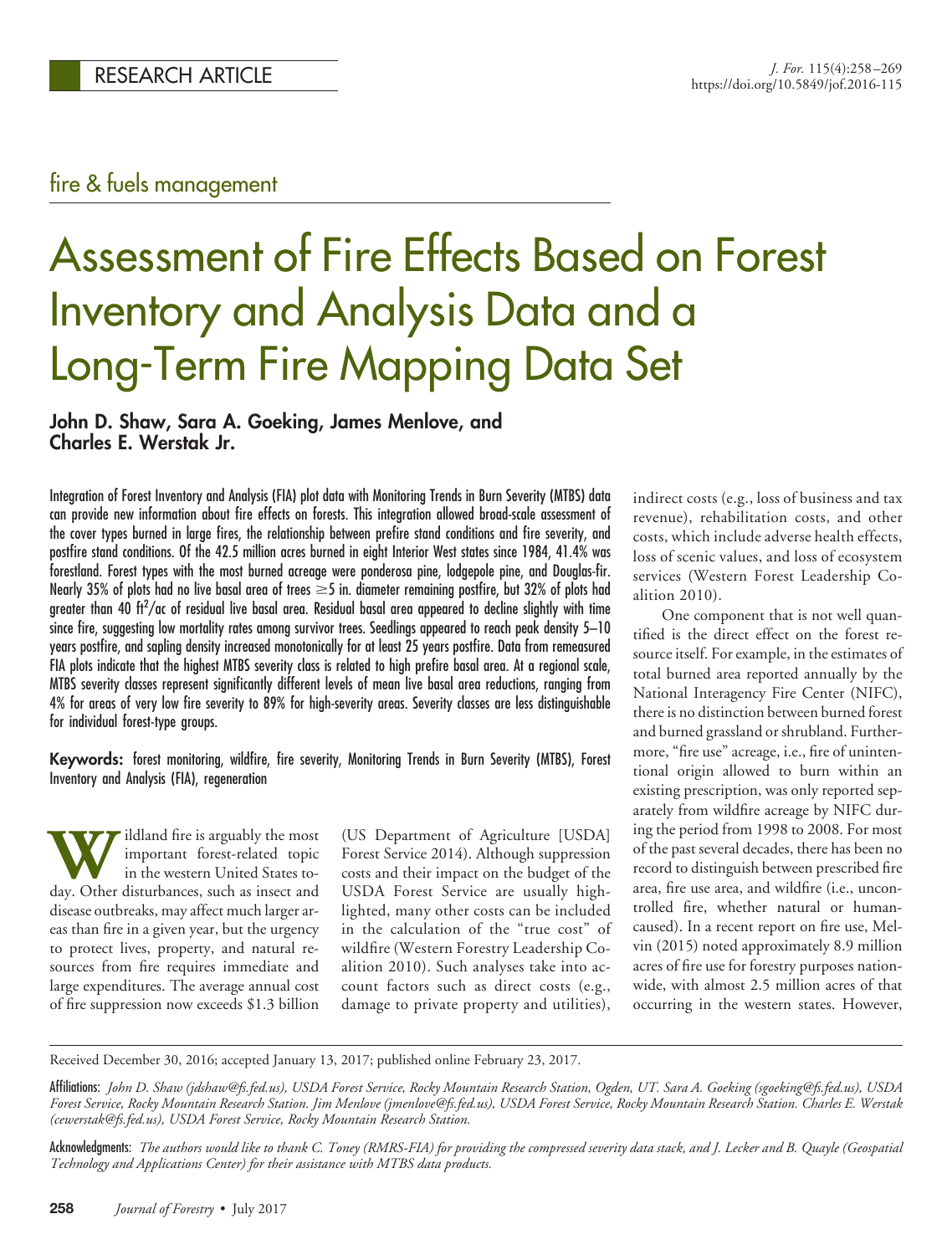the report also states that rangeland burning is included in that total, leaving the amount of prescribed burning in forestland unknown. There is also no comprehensive program for monitoring fire effects in detail. Although fire effects monitoring methods and tools, such as FIREMON (Lutes et al. 2006) and FEAT/FIREMON Integrated (Lutes et al. 2009), are readily available, monitoring data are typically maintained separately by land management agencies or at land units within agencies. As a result, it is not possible to comprehensively estimate the variability of wildfire effects over space or time, nor is it possible to describe the effects of fire across the severity continuum that spans from low-intensity ground fires to high-intensity, stand-replacing crown fires.

The frequency and intensity of fire exert a formative influence on the structure and dynamics of forests in the western United States. In some forest types, such as ponderosa pine (*Pinus ponderosa* Laws.), low-intensity fire can maintain open stands and stimulate herbaceous understory vegetation (Laughlin et al. 2004). In other types, such as lodgepole pine (*Pinus contorta* Dougl. var. *latifolia* Engelm.) and aspen (*Populus tremuloides* Michx.), fire is an important factor in stand replacement and successful regeneration. In many parts of the Interior West, a century of fire suppression has led to a buildup of fuels and stand densification, which may lead to uncharacteristically intense fires (Reinhardt et al. 2008). Some areas that burn intensely may experience slow regeneration, but others may recover relatively quickly due to greater recruitment and/or survival. However, there has not been a plot-based system capable of producing unbiased, population-scale estimates of fire effects until recently.

The USDA Forest Service Forest Inventory and Analysis (FIA) program is designed to characterize the status and trends of the forests of the United States across all ownerships and forest types (Bechtold and Patterson 2005). With the implementation of the current annualized inventory (Gillespie 1999) in the late 1990s, the FIA program began to produce spatially and temporally balanced forest inventory data for most of the country. As the program was being phased in, this balance was present only at the level of individual states. Today, all of the contiguous 48 states are under annual inventory, and most western states are into a remeasurement cycle within this system. This allows analyses of forest trends that

were not possible with the previous periodic approach to FIA inventories or even using annual inventories done as recently as 5 years ago.

To date, FIA data have been used on a limited basis for evaluation of fire effects. For example, a retrospective analysis using contemporary plot data shows that live tree volume per acre within the 1910 "Big Burn" area of Washington, Idaho, and Montana (Cohen and Miller 1978, Pyne 2008, Egan 2009) is about equal to that outside the fires, although the mean stand age is somewhat lower and the volume is generally distributed among smaller trees (Wilson et al. 2010). Such in-depth analysis of a single burned area was possible because the 1910 fire perimeter, which encompassed more than 3 million acres (USDA Forest Service 1978), included a relatively large number of FIA plot locations. Similar, single-fire analyses may also be possible for some of the recent, large fires in the Interior West, but individual analysis of the numerous, smaller fires is not feasible due to low data density. However, FIA plot data can be used to produce estimates of the cumulative effects of fire at state or regional scales. For example, Whittier and Gray (2016) produced an assessment of fire effects on national forests of the Pacific Northwest. Such analyses can place more localized conditions, for example, as revealed by postfire assessment of a specific watershed, in the context of the collective burned area, providing valuable information for managers who must prioritize the use of limited treatment resources.

At the same time, there has been development of other comprehensive resource data sets. The Monitoring Trends in Burn Severity (MTBS) program maps the perimeters and severities of wildland fires in the conterminous United States, Alaska, Hawaii, and Puerto Rico; minimum mapped fire size is 500 ac in the East and 1,000 ac in the West (Eidenshink et al. 2007, Finco et al. 2012). Fire boundaries are provided as vector data, whereas fire severity is mapped as a 30-m resolution raster product. The MTBS program develops data both forward and backward in time, i.e., following each new fire season and working backward in time through historic satellite imagery, with periodic revisions based on updated methodology.

The combination of MTBS fire perimeter and severity data with FIA plot data potentially allows for novel analyses of fire effects and statistical estimation at large scales. The famous German soccer coach Josef "Sepp" Herberger said "Nach dem Spiel ist vor dem Spiel" [After the game is before the game], which Oregon State University Professor Klaus Puettmann has rephrased for forestry as "After the fire is before the fire" (pers. comm., March 30, 2015). Although this is a good characterization of any parcel of land in fire-prone ecosystems, it is also a good characterization of the role of FIA plots in long-term forest monitoring in these systems. All FIA plots sample the legacy of previous disturbances, with highly varying time intervals between the disturbances and the time of plot visits. These data provide a baseline against which to reference the effects of disturbances yet to come. In a fire-prone ecosystem, every FIA plot visit is before the fire and after the fire.

The objective of this study is to demonstrate the potential value of combining two publicly available data sets, i.e., plot data from the FIA program and fire perimeter and severity data from the MTBS program, to describe the effects of fire on forests in the interior western United States. Our approach is to analyze the properties of these two large data sets and illustrate some of the ecological questions to which they can be applied. The first question is somewhat basic but surprisingly unanswered, given the long history of recording wildland fire in the United States: of the total burned area

# Management and Policy Implications

Local assessment of fire effects can lack context in terms of how prefire conditions, such as forest stand type proportions or stand density, relate to expected or actual postfire conditions. This study quantifies postfire conditions, such as variability of fire severity, residual BA, and regeneration, and relates them to prefire conditions across a wide geographic range. By understanding how postfire effects vary at a greater geographic scale, the results of local monitoring can be placed in the context of the broader forest population. This should help managers plan for expected forest responses to varying levels of fire severity, thereby providing a basis for planning the level of effort that may be needed to restore forest resources to their full potential.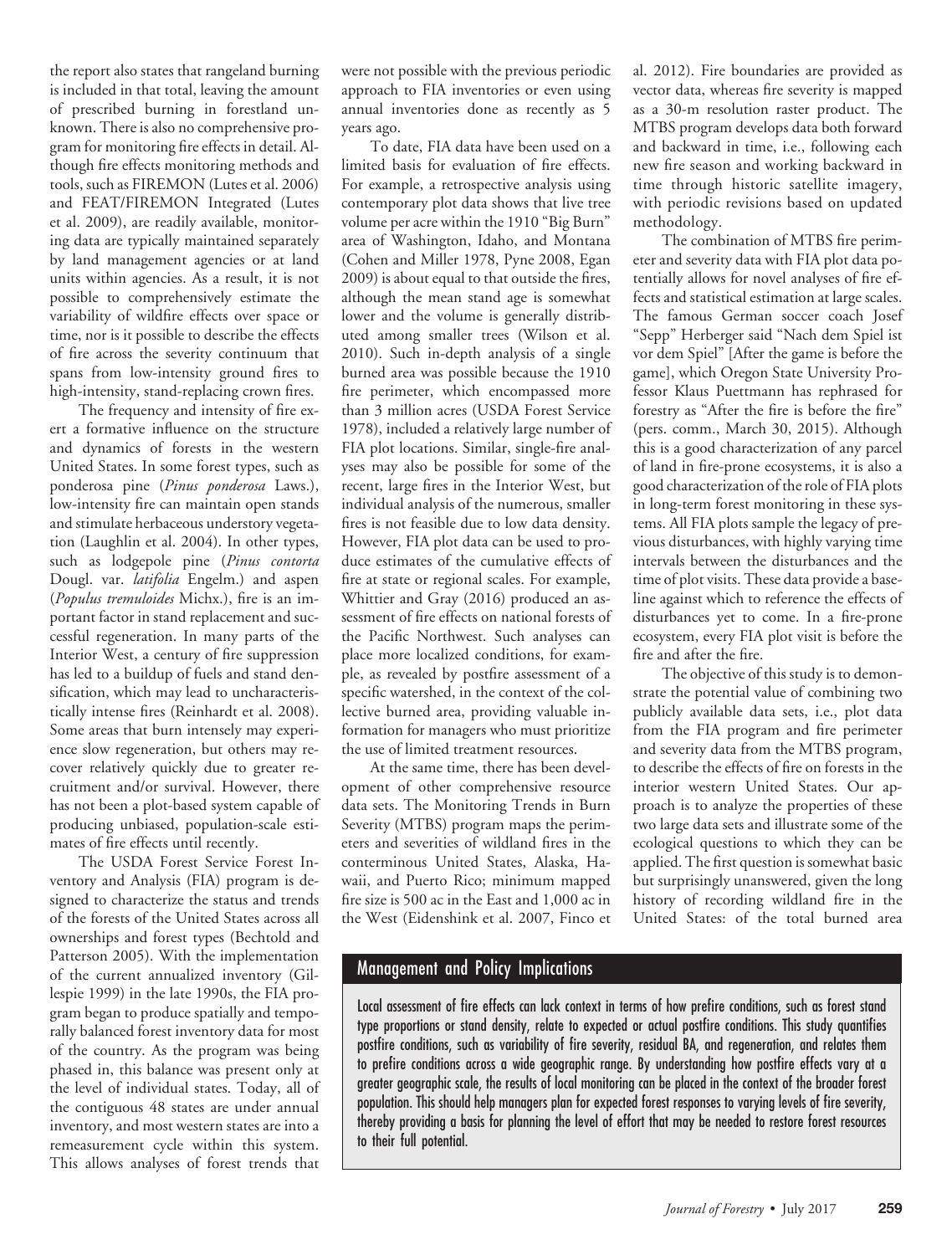mapped in the Interior West states, what proportion is forestland? The other questions relate to fire severity, as mapped by the MTBS program and measured on FIA plots. Separately, we analyze forest conditions preceding fire and the resulting effect on fire severity, using composition and density as independent variables, and then we assess the effects of fire on composition, density, and regeneration.

The data used to answer each of these vary, owing to the different metrics related to each question. Mapped fire perimeters, intersected by FIA plot locations, define the sample. MTBS severity classes, FIA plotlevel data, and FIA condition (stand)-level data are analyzed separately or in combination. Furthermore, because both data sets are made up of time series data, the timing of observations between the data sets impacts the analysis approach and interpretation of results. Because of this and the complexity of the FIA data set in general, we have an additional goal of providing examples of potential application to prospective users of these data. Our results provide the first characterization of fire effects at this scale and level of detail.

# **Methods**

This study encompasses eight western states: Arizona, Colorado, Idaho, Montana, Nevada, New Mexico, Utah, and Wyoming. MTBS fire perimeters and severity for the years 1984 –2012 were obtained from the MTBS website (MTBS 2014). FIA plot data were queried from the public FIA database (O'Connell et al. 2015) and included observations from plots that were measured as part of FIA periodic and annual inventories between 1993 and 2013. The population of interest was thus defined as all areas within MTBS fire perimeters for 1984 to 2012, and the sample included FIA plots measured between 1993 and 2013 that were located within those perimeters. FIA plots that occurred outside the MTBS fire perimeters were not included in this study.

Because many FIA plot locations were carried over from periodic inventories (1993– 2002) to annual inventory (2000 –2013), a given plot location could have multiple visits, each of which could have a status as a pre- or postfire visit. Conceptually, a single plot visit could be characterized as postfire for one fire and prefire for another. Plot status was classified as prefire or postfire using a geometric intersection of MTBS fire perimeters and FIA plot locations. Actual plot coordinates were used to ensure that plots were correctly identified as being within or outside MTBS perimeters because geographic plot coordinates in the public FIA database are fuzzed (O'Connell et al. 2015).

The Identity function in ArcGIS (Environmental Systems Research Institute 2011) was used to assign actual FIA plot locations to MTBS perimeter polygons. The attributes (e.g., fire identifiers, fire date, and fire size) of multiple fires were assigned to plots that fell within overlapping fire perimeters (i.e., plots locations that burned more than once). Plots that fell within MTBS fire perimeters and were measured after any fire date were designated as postfire plots, whereas those that were measured before the earliest fire date were designated as prefire plots. Note that the prefire and postfire nomenclature only refers to the temporal relationship of a plot measurement with respect to the time of a fire, as indicated by its location inside an MTBS fire perimeter. It does not imply that the plots burned at any particular severity, and some plots may fall on unburned patches within fire perimeters.

We used a single raster data set, derived from all of the individual-year MTBS fire severity raster data sets, to assign fire severity data to FIA plot locations. The "collapsed" raster contained unique identifiers for cells or cell clusters that shared the common attributes of fire name, fire year, severity code, and land cover classification. Land cover classification is based on the National Land Cover Database (Homer et al. 2015). These identifiers were linked to a tabular file that contained the actual attribute values.

FIA plot data included measurement date, the proportion of each plot that met FIA's definition of forest ( $\geq$ 10% projected canopy cover of live or recently living trees), forest type and forest-type group, stand-level disturbance codes, tree-level variables (species, diameter, and live/dead status) for live trees at least 1 in. and dead trees at least 5 in. dbh for timber tree species or at rootcollar (drc) for woodland tree species (USDA Forest Service 2013), seedling-level variables (count and species), and appropriate expansion factors (O'Connell et al. 2015). Although the data from periodic and annual inventories are similar, numerous plot designs were used during the period of interest. Most periodic inventories used fixed-area and variable-radius designs, whereas all annual inventories and later parts of some periodic inventories used the nationally standardized, fixed-area, mapped-plot design.

The mapped-plot design allows for within-plot delineations, called "conditions" in FIA terminology (USDA Forest Service 2013), that correspond to stands that are commonly delineated in other inventory systems. Forest type, for example, is a condition-level variable. The area sampled by an individual plot may consist of a single forest or nonforest condition or two or more conditions, each of which may be classified as forest or nonforest. Thus, the number of conditions in any analysis of FIA data is always greater than or equal to the number of plots. Although it is possible for multicondition plots to have both burned and unburned conditions identified on one plot visit, the combination of MTBS spatial resolution and the positional accuracy of FIA plot locations does not allow for such precise delineations. Therefore, each condition was categorized based on the prefire or postfire status of the plot on which it occurs. In our description of each analysis, we state whether we use plots or conditions as the sample unit, as appropriate. Most periodic plots sampled only a single condition as part of the inventory design.

### **Calculation of Area Proportions**

For the first question, we wanted to know the proportions of forest versus nonforest within MTBS perimeters. For this analysis we used only annual inventory plots, because this subset of plots is spatially balanced. For the analysis of percent forest and nonforest, we used only plot measurements for the most recent evaluation to avoid double-counting plots measured multiple times during the annual inventory. Evaluations are aggregations of plots from multiple inventory years (2004 –2013 in this case) that can be used to form population estimates (O'Connell et al. 2015). Nonsampled plots and nonsampled portions of plots were excluded from the analysis of forest versus nonforest area so that the proportion of forest and nonforest areas summed to 100% (per Bechtold and Patterson 2005). With respect to the FIA definition of forest, it is important to note that FIA does not immediately reclassify severely burned forest as nonforest (USDA Forest Service 2013). For example, if a fire causes 100% mortality on a previously forested plot, the field crew considers evidence of the prefire stand with respect to the definition of forest. Therefore, a plot's status as forest versus nonforest is not immediately affected by fire. Failure to regenerate adequately over a long period of time may result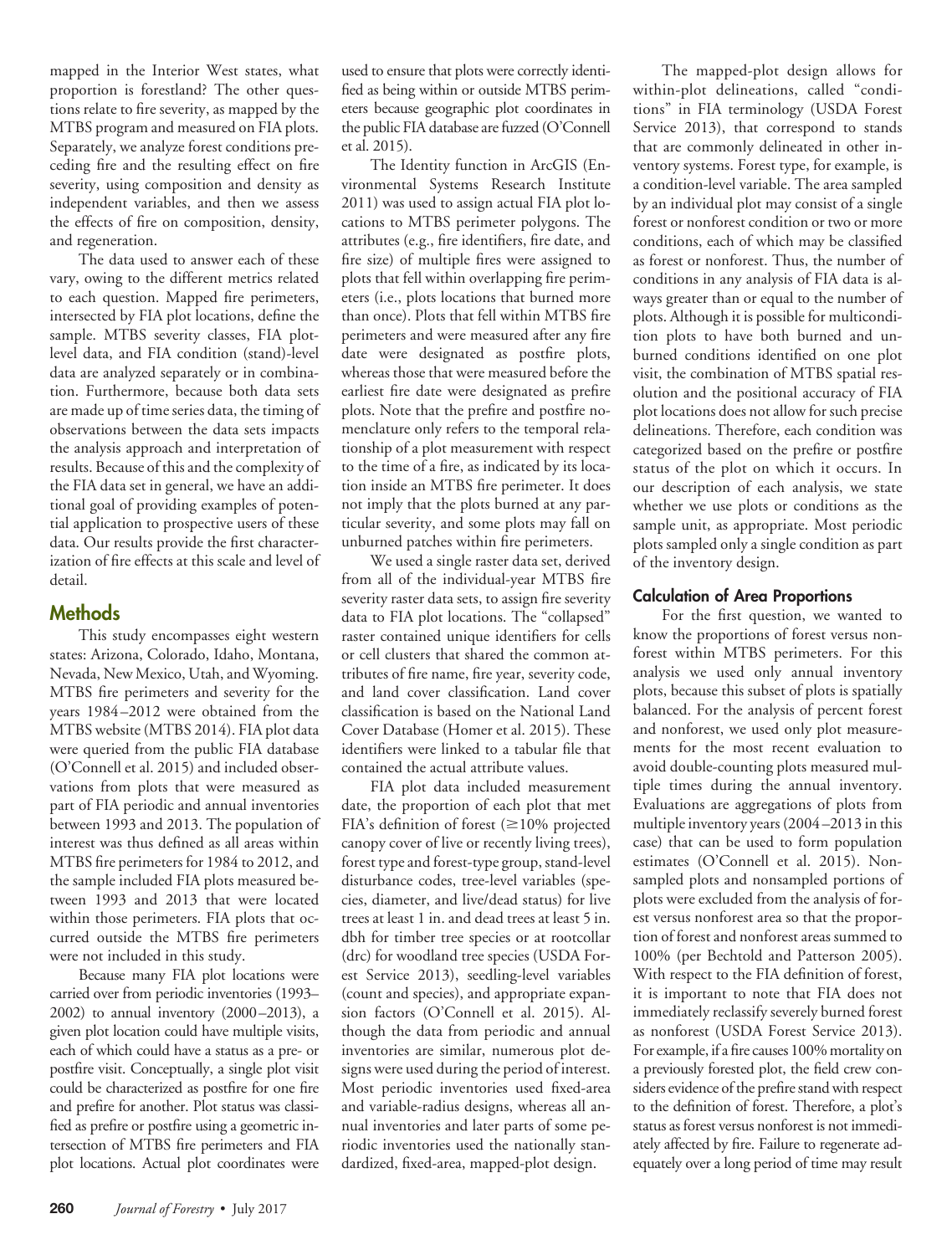in a status change from forest to nonforest, but such a situation has not yet been identified in the Interior West states.

#### **Calculation of Status, Change, and Severity Metrics**

We addressed the remainder of our questions using a data set derived from the intersection of FIA plot locations, MTBS perimeter attributes, and the compressed MTBS raster data. FIA plot locations were represented in this data set by more than one observation in cases where more than one forested condition occurred on the plot. Therefore, we were able to analyze data at the plot and condition levels, as appropriate. Based on the timing of fires with respect to the dates of plot visits, plots fell into three general groupings: those with prefire measurements, those with postfire measurements, and those with both.

For typical reporting and analysis, FIA classifies forest types at the condition level using an algorithm (FORTYPCD; see Arner et al. 2001). However, crews also assess forest type in the field based on the current or former composition on the plot, as well as on evidence from the sampled condition that exists off-plot (FLDTYPCD; see USDA Forest Service 2013). Severely disturbed conditions are commonly classified as "nonstocked" forest type for lack of tally trees, because the algorithm requires a minimum level of stocking to classify conditions correctly. Because our analysis involves conditions that have high potential of being classified as nonstocked, we rely on the crews' assessments and use FLDTYPCD as the classification for postfire conditions.

For analysis of postfire forest attributes, we considered all measurements of annual inventory plots on the FIA base grid measured between 2000 and 2013, regardless of whether those plot measurements are used in current population estimates. Ideally, estimation of prefire to postfire change would be based on remeasurement of plots with at least one prefire and one postfire visit. However, true remeasurement data are sparse in the current state of the inventory because the annualized inventory started in 2000, uses a 10 year remeasurement period, and was phased in over a number of years. Instead, we utilized space-for-time substitution by using the MTBS perimeters collectively to establish the sampling frame and then compared plots that were measured prefire to plots measured postfire as two quasi-independent samples separated by the occurrence of fire.

We assessed basal area (BA) of live and dead trees and density of seedlings and saplings at postfire plots. Plot-level values were calculated on a per acre basis using the appropriate expansion factors for individual trees, saplings, and seedlings (O'Connell et al. 2015). Time since fire was calculated as the difference between measurement date and the most recent fire date. BA per acre of trees 5.0 in. or larger in diameter was computed separately for the live-tree and standing dead-tree components on each plot. We selected BA as the metric for large-tree density because it provides a familiar reference value by which to illustrate the relationships between FIA data and MTBS classification. Other common metrics may require one or more additional variables to be meaningful (e.g., combinations of stems per acre, stand density index, and mean stand diameter) or are more specific to certain kinds of assessments (e.g., aboveground carbon), so we elected to restrict the analysis to BA in the case of large trees. For seedlings and saplings, density was computed as number of stems per acre. FIA defines seedlings as trees with diameters less than 1.0 in. and at least 12.0 in. in height for hardwoods or 6.0 in. in height for softwoods; saplings are defined as trees with diameters of at least 1.0 in. but less than 5.0 in. (USDA Forest Service 2013).

### **Comparison of MTBS Severity Classes**

Analysis of severity classes required prefire and postfire measurements of the same plots rather than the space-for-time substitution used in our estimates of postfire BA and stem density. There have not been enough annual inventory plots remeasured to permit this analysis using exclusively annual data, so we instead used data from annual inventory plots that were colocated with plots from the most recent periodic inventory. Although this data set represents prefire and postfire measurements of the same plots, it is not spatially representative of the distribution of forest types across the landscape (Goeking 2015). This is because there were geographic gaps in some periodic inventories, so the ability to use annual plots as postfire measurements is limited by the geographic distribution of periodic plots as prefire measurements. When annual plots are used for both pre- and postfire measurements, there will be no such spatial bias, and it will be possible to compare the proportions of forest types affected by fire with the proportions of forest types occurring in the general population.

MTBS severity classes include six possible values, but two of the classes, "increased greenness" and "nonprocessing area mask," are not severity classifications. Our analysis included only the four classes that are meaningful for interpreting fire severity. Severity classes range from 1 (unburned to very low severity) to 4 (high severity). The sample was constrained to the following: plots that were measured during FIA's most recent periodic inventory (1993–2002); plots that were measured again as part of the annual inventory between 2003 and 2012; and plots that burned after the initial measurement but before the second measurement. We assigned the maximum severity class among multiple fires to the postfire measurement for plots that burned more than once. Our reasoning for this was that the most severe event would probably be correlated with the level of change found when pre- and postfire conditions were compared. The number of forested conditions where this decision was made amounted to less than 3% of observations, so the effect of the severity assignment for these conditions on the results was assessed to be minimal.

Each plot was classified by the predominant forest-type group recorded during the prefire measurement (as opposed to the postfire measurement), and comparisons within forest-type groups were done only for the five major groups with sample sizes adequate for statistical analyses. These were, in decreasing order of sample size, the ponderosa pine group, the Douglas-fir group, the pinyon/juniper group, the fir/spruce/ mountain hemlock group, and the lodgepole pine group.

The mean prefire total BA and mean prefire live BA were compared among severity classes to investigate a possible linkage between initial conditions and fire severity. Mean postfire reductions in live BA were also compared across severity classes. Each plot's live BA reduction was calculated as the difference between prefire and postfire live BA divided by prefire live BA. Variations in prefire total BA, prefire live BA, and percent reduction in live BA among severity classes were tested for statistical significance using PROC ANOVA (analysis of variance), both among major forest-type groups and for all groups; results were confirmed with the nonparametric Kruskal-Wallis test, although one-way ANOVA is considered to be robust even when the underlying assumptions are not met (SAS Institute, Inc. 2009). Differences among individual severity classes were identified using Tukey's honestly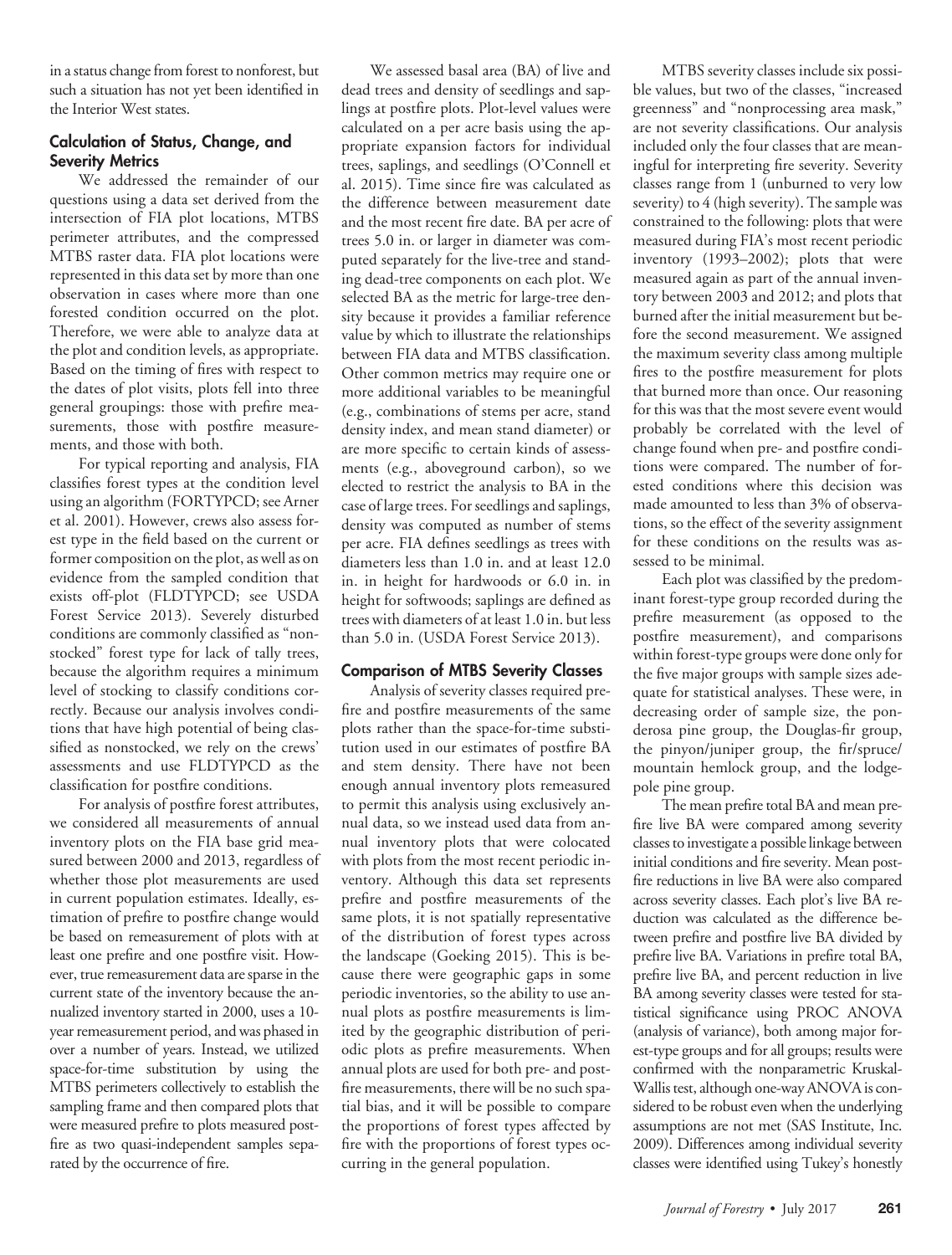

**Figure 1. The numbers of periodic and annual FIA plots that sampled at least one forested condition, 1984–2014. The blue line represents the number of plots that will sample at least one forested condition at full implementation of annual inventory in all eight Interior West states. The red line shows the cumulative area inside MTBS polygons. From 2015 onward, approximately 29,000 forested FIA plots can potentially sample the continually increasing burned area.**



**Figure 2. Number of years between fire and plot visit for postfire plots (***n* - **2,360 plots).**

significant difference test for multiple comparisons (Zar 1996).

# **Results**

#### **Characteristics of the Data**

The intersection of FIA plot locations and MTBS fire polygons creates a complex data set. Although MTBS mapping started with the 1984 fire season, with only 473,261 fire acres mapped in the Interior West states for that year, there were obviously many more cumulative acres burned in the preceding decades. However, because those fires have not been mapped by the MTBS program, there is no convenient way of knowing which FIA plots sampled postfire conditions for fires in the few decades before 1984 (Figure 1). Because of the timing of the periodic inventories, they serve primarily as prefire observations for most of the existing

MTBS fire record. The probability of periodic inventory plots remaining as the most current prefire records has gradually diminished as annual inventory has been phased in. As of this writing, only about 1,000 of the approximately 29,000 plots that are likely to have at least one forested condition in the eight Interior West states remain to be measured under the annual inventory system. This means that approximately 96% of annual inventory plots have potential to provide pre- and postfire data for fires occurring from the present time. After 2020, any new fire that encompasses an FIA plot will have an annual inventory plot as a prefire measurement.

Within the eight Interior West states, the MTBS program delineated 6,170 burned area perimeters from 5,360 fires and fire complexes, 982 of which contained FIA

postfire plot measurements. Of the 31,152 FIA plot measurements from 2000 to 2013, 28,502 fell outside MTBS perimeters and thus were not included in our analyses of prefire versus postfire stands, 859 plots were measured within MTBS perimeters before fired occurred, and 2,360 were postfire plots (Figure 2). The number of plot locations with pre- and postfire observations is 735. The number of available paired pre- and postfire observations will increase over time, as new fires occur, as additional periodic plots are verified as being colocated with the annual locations, and as annual plots are remeasured. After full implementation of annual inventory, the maximum time between a fire and the first measurement afterward will be 10 years or less for plots measured in their scheduled year.

As this study was an exploratory analysis of the combination of FIA and MTBS data, we did not intend to critique the accuracy of MTBS severity classifications. Using the different burn ratio calculations on which MTBS severity classes are based, Kolden et al. (2015) noted that different thresholds could be found for burn severity classes in different regions and that there were varying degrees of overlap in the burn ratios among adjacent severity classes. For our own assessment, we used a subset of 726 annual plot locations. The MTBS classifications for these locations were as follows: un $burned/low = 165$ ,  $low = 218$ , moderate  $=$ 183, and high  $= 160$ . We then ranked the postfire BA changes from highest (positive BA change) value to lowest (negative BA change) and used the same class breakpoints as represented in the MTBS severity classifications (Figure 3).

In a perfect correlation, severity classes would coincide with the ranked BA loss; i.e., we would expect all of our plots with positive to neutral BA change to be classified as unburned/low and all of the plots with the highest mortality (i.e.,  $\sim$ 100% BA loss) to be classified as high severity. We found that high severity was classified most "correctly," with 65% of the highest-mortality plots being classified as high severity. The proportions of correct classifications decreased in the lower mortality ranges, with correct classifications ranging from 37 to 44%. In the group of plots that experienced positive to neutral BA change, there were actually more "low" MTBS classifications than the expected "unburned/low" classifications, suggesting that there is poor separation of the lower two MTBS classes in forest areas.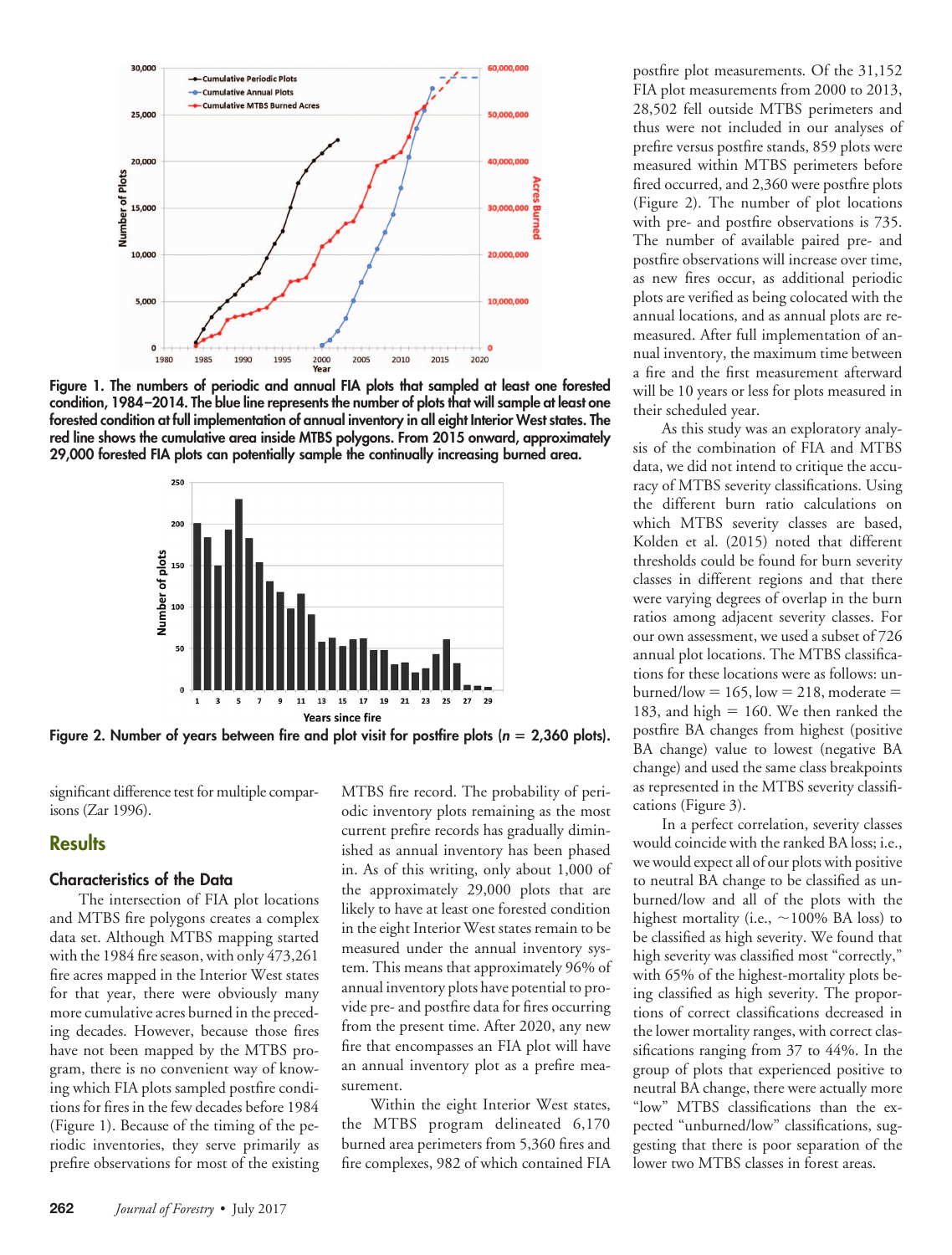

**Figure 3. Ranked BA percent changes for conditions with prefire and postfire measurements. Percentile breakpoints are set at the percentiles of MTBS severity classes for the same conditions. Inset numbers are counts of FIA plots by the MTBS severity classes within each percentile range. A perfect rank correlation would have all 165 MTBS "unburned/low" conditions in the lowest group, all MTBS "high" conditions in the highest group, and so on. The graph has been truncated at 100% increase (doubling of BA) for clarity.**

#### **Forest versus Nonforest Burned Area**

Based on the sum of the areas of all MTBS burned-area perimeters, fires burned a total of 50,366,800 acres between 1984 and 2012. This acreage represents a simple sum of all burned areas; in actuality, some areas burned multiple times during the years covered by the MTBS data set. Accounting for overlapping fire perimeters, the total unique area that burned between 1984 and 2012 is 42,504,834 ac (Table 1). Within the total area of all MTBS fire perimeters, the percentage that was classified by FIA as forestland varied considerably by state, from a minimum of 10.1% in Nevada to a maximum of 64.9% in Montana. Based on FIA plot data, 41.4% of the area within MTBS

fire perimeters in our eight-state study area was forest (Table 1).

#### **Effect of Forest Type on Fire Severity**

The sample of remeasured plots that burned between their periodic and annual inventory measurements consisted of 735 plots (Table 2). The distribution of remeasured plots by MTBS fire severity class is approximately equal, with each class representing between 22% (class 4, high severity) and 31% (class 2, low severity) of all remeasured plots. Most forest-type groups burned in proportion to their abundance across our eight-state study region, although the Douglas-fir and ponderosa pine groups are proportionally overrepresented and the pinyon/juniper group is underrepresented, compared with their proportional regional abundance (Table 2). This pattern mirrors the forest-type biases of the periodic inventory sample demonstrated by Goeking (2015), where periodic inventories sometimes sampled forest types in proportions different from the proportions that exist across all forests.

#### **Prefire BA and Fire Severity Class**

When prefire density (BA per acre) was compared with MTBS severity classes, only severity class 4 (high) had a significantly different density from those of all other classes (Figure 4). Of the five forest-type groups tested for the effect of initial BA, only the ponderosa pine and Douglas-fir groups had any significant differences in density among lower-severity classes (not shown). This suggests that for some types, up to a certain threshold of stand density there may not be a substantial difference in the resulting fire severity. However, because stands of a given density can, for example, burn with different intensities under different weather or fuel conditions, a larger sample and more detailed analysis will probably be required to separate the effects of multiple factors on fire severity.

#### **Postfire Live and Dead BA**

Although there were few differences in fire severity classification in relationship to prefire BA, many significant differences were found among severity classes for tests of prefire versus postfire BA change (Figure 5; Table 3). This is an expected result, of course, because MTBS severity classifications are based on changes in spectral signatures. However, this analysis also provides a potential explanation of some of the mismatches

**Table 1. Summary of FIA and MTBS data used for this study.**

| State      | Plot measurements within<br>burned perimeters <sup>1</sup> | % nonforest | % forest | Total amount<br>burned (ac) | No. of prefire<br>forest plots | No. of postfire<br>forest plots |
|------------|------------------------------------------------------------|-------------|----------|-----------------------------|--------------------------------|---------------------------------|
| Arizona    | 788                                                        | 45.9        | 54.1     | 4,837,906                   | 237                            | 361                             |
| Colorado   | 211                                                        | 39.5        | 60.5     | 1,460,609                   | 45                             | 136                             |
| Idaho      | 1,726                                                      | 56.8        | 43.2     | 10,562,802                  | 209                            | 569                             |
| Montana    | 967                                                        | 35.1        | 64.9     | 6,050,826                   | 170                            | 589                             |
| Nevada     | 1,390                                                      | 89.9        | 10.1     | 8,138,978                   | 27                             | 131                             |
| New Mexico | 617                                                        | 56.7        | 43.3     | 4,510,332                   | 51                             | 234                             |
| Utah       | 503                                                        | 57.6        | 42.4     | 3,332,783                   | 119                            | 227                             |
| Wyoming    | 170                                                        | 44.9        | 55.1     | 3,610,600                   |                                | 113                             |
| Total      | 6,372                                                      | 58.6        | 41.4     | 42,504,834                  | 859                            | 2,360                           |

The percent forest and percent nonforest are based on the proportions of sampled forest and nonforest conditions on FIA plots within MTBS fire perimeters and thus represent the distribution of forest and nonforest within fire perimeters. The total acreage burned represents the combined area, or geographic union, of all MTBS fire perimeters in each state over the period of the study; areas that burned multiple times were not counted twice. The number of prefire forest plots includes all FIA plots that fall within MTBS perimeters but were measured before a fire occurrence and contained at least one forest condition. Postfire plots are those within MTBS fire perimeters that were measured after a fire occurred and contained at least one forest condition. <sup>1</sup> Plots included in this summary are those from the most recent evaluation group for each state (EVALID; see O'Connell et al. 2015).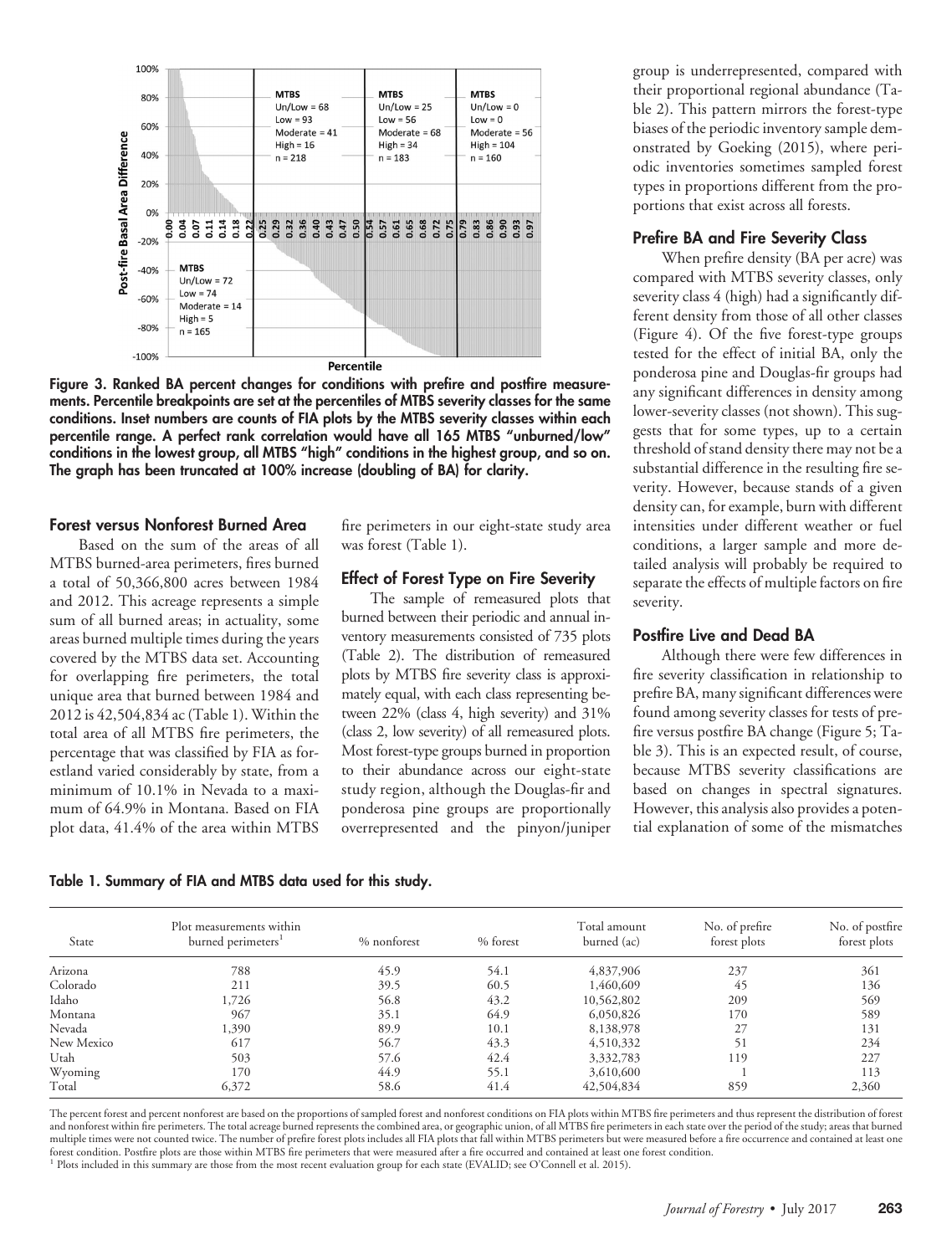Table 2. Distribution of forest-type groups among the eight-state area, among remeasured FIA plots (*n* = 735) within MTBS perimeters **where fires burned between plot measurements (measurement periods were 1993–2002 and 2003–2012), and among MTBS fire severity classes.**

|                                        | Proportion of total<br>forest land area in<br>8-state study area <sup>2</sup> | Percentage of remeasured<br>plots in MTBS<br>fire perimeters | No. of remeasured<br>plots in burned | Percentage of remeasuredplots,<br>by forest-type group, in each<br>fire severity class |    |    |    |
|----------------------------------------|-------------------------------------------------------------------------------|--------------------------------------------------------------|--------------------------------------|----------------------------------------------------------------------------------------|----|----|----|
| Prefire forest-type group <sup>1</sup> |                                                                               |                                                              | areas                                |                                                                                        |    | 3  | 4  |
| Aspen/birch                            |                                                                               |                                                              |                                      |                                                                                        | 25 | 50 | 25 |
| Douglas-fir                            |                                                                               |                                                              | 148                                  | 24                                                                                     | 24 | 28 | 24 |
| Fir/spruce/mountain hemlock            | . G                                                                           |                                                              | 113                                  | 14                                                                                     | 20 | 22 | 43 |
| Lodgepole pine                         |                                                                               |                                                              | 57                                   | 32                                                                                     | 23 | 14 | 32 |
| Other western softwoods                |                                                                               |                                                              | 20                                   | 20                                                                                     | 35 | 25 | 20 |
| Pinyon/juniper                         |                                                                               | 20                                                           | 145                                  | 26                                                                                     | 37 | 25 |    |
| Ponderosa pine                         |                                                                               |                                                              | 172                                  | 23                                                                                     | 38 | 25 | 14 |
| Western larch                          |                                                                               |                                                              |                                      | 20                                                                                     | 20 | 40 | 20 |
| Woodland hardwoods                     | .0                                                                            |                                                              | 63                                   | 24                                                                                     | 37 | 30 | 10 |
| All groups                             | 100                                                                           | 100                                                          | 735                                  | 23                                                                                     | 31 | 25 | 22 |

 $\frac{1}{2}$  Not shown: forest-type groups that occur in Interior West states but did not occur at T1 at remeasured plots.

<sup>2</sup> Total forest land area by forest-type group was obtained from FIA's online EVALIDator estimation tool (apps.fs.fed.us/Evalidator/evalidator.jsp).



**Figure 4. Mean prefire total and live BA at FIA plots (***n* - **735) that burned between measurements by MTBS fire severity class. Prefire measurements occurred between 1993 and 2002. Only the high-severity class (4) was significantly different from the other classes (prefire live BA,** *df* - **3,** *F* - **11.03,** *P* **< 0.0001; prefire total BA,** *df* - **3,** *F* - **11.63,** *P* **< 0.0001). Error bars are 1 SEM live and total BA.**

shown in Figure 3. For all forest-type groups combined, there was a significant and relatively regular progression of BA decrease with increasing severity class. However, when major forest-type groups were considered individually, severity classes 3 and 4 were not significantly different in terms of live BA reduction even though most groups did show qualitative differences. The ability to statistically distinguish between classes 1 and 2 and also between classes 2 and 3 varied among the major forest-type groups (Table 3).

A wide range of live BA was found on postfire plots ( $n = 2,360$ ); 35% of plots had zero live BA and only 22% had more than 60  $\text{ft}^2/\text{ac}$  (Figure 6). Because the calculated BA includes only trees  $\geq 5.0$  in. in diameter

and most major tree species in this region grow too slowly to reach the 5-in. size class within 20 years (Burns and Honkala 1990a, 1990b), postfire BA is probably composed almost entirely of trees that survived fire rather than new growth and thus represents residual BA. We defined stand-replacing fire as plots with no live trees  $\geq 5.0$  in. in diameter. Although this high threshold appears conservative (i.e., resulting in a minimal area of stand-replacing fire), we should note that the FIA footprint samples are only 1⁄6 ac. At larger sampling footprints, the same sampling locations would undoubtedly capture live residuals under some conditions. Because of the small scale of the plot design, we do not know whether a plot with 100%

mortality at the plot scale represents a highseverity patch within a variable severity fire or a typical part of a large, high-severity patch. This distinction could be made through additional spatial analysis of MTBS severity products and FIA plot locations.

At a regional scale, postfire plots that burned fewer than 5 years before measurement have about 41% of the live BA observed at unburned plots (Figure 6). Postfire dead BA is about three times the dead BA at unburned plots, and it then gradually decreases with time since fire. However, even at plots that burned 25 years or more before measurement, dead BA is nearly half that observed at recently burned plots (<5 years postfire). For a more detailed example of snag analysis using FIA data, see Ganey and Witt (2017). Although some latent mortality may generate additional dead BA, the large amount of dead BA present in all time intervals suggests that most of it was present just after the fire. In the Interior West, postdisturbance standing dead volume does not reach its minimum until regenerating stands reach ages between 30 and 60 years, according to a chronosequence analysis by Garbarino et al. (2015). The downward trend in standing dead BA is consistent with that trajectory, depending on when new standing dead trees are produced by postfire regeneration.

#### **Postfire Regeneration**

Both seedling and sapling demographic classes show the expected immediate decrease after fire  $(0-5$  years), followed by expected increases (Figure 7). Seedling density peaks 5–10 years after fire and then declines after 25 years postfire, as seedlings self-thin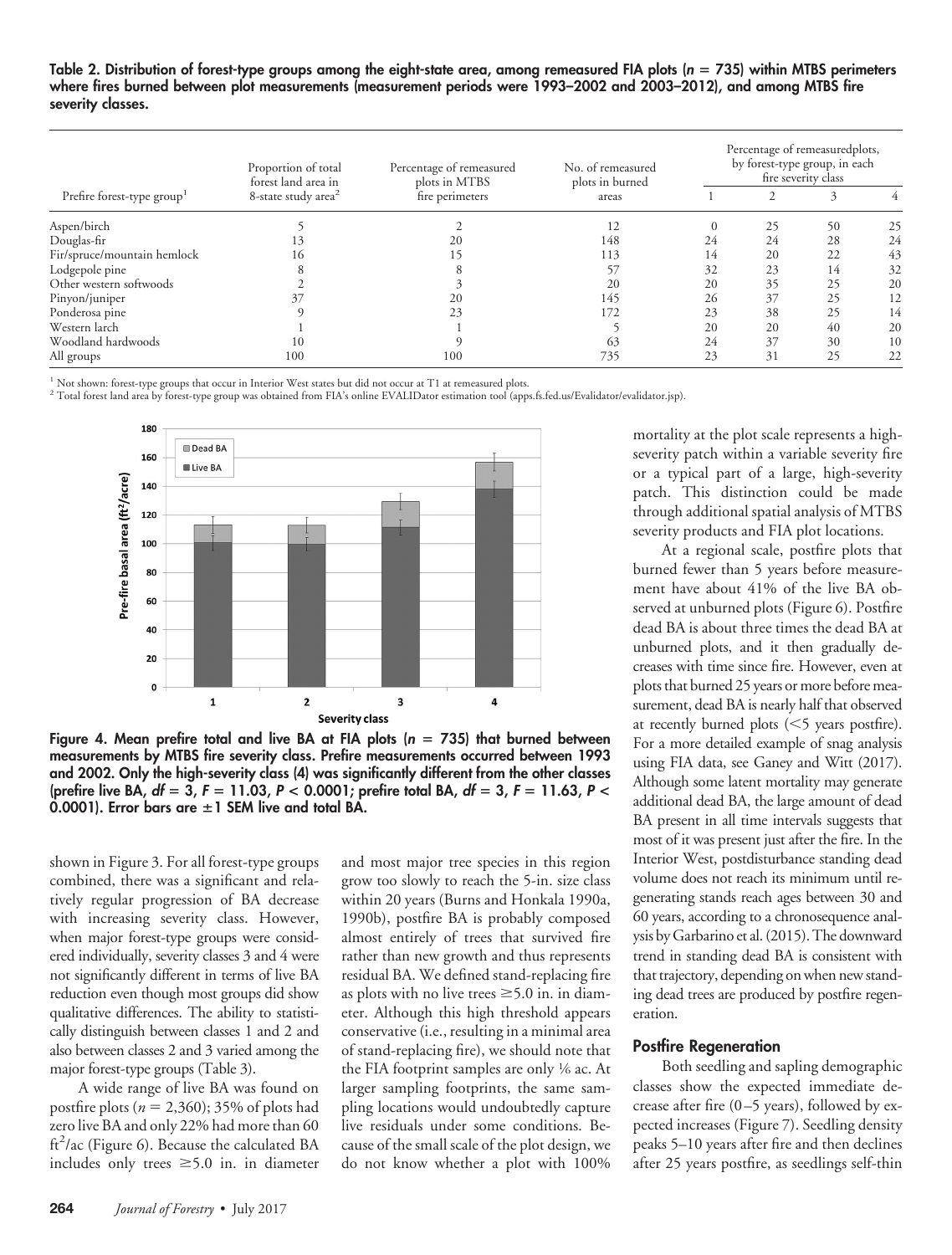

**Figure 5. Mean percent decreases of prefire live BA after fire among the five most widespread forest-type groups and for all forest-type groups by MTBS fire severity class (1** -  $\boldsymbol{\mathsf{unburned}}$  to very low; 2 = low; 3 = moderate; 4 = severe). Mean prefire and postfire BAs **are based on measurements of the same plots (***n* - **735), as measured during the periodic (1993–2002) and annual (2003–2012) inventory. Error bars are 1 SEM; see Table 3 for statistically significant differences among severity classes.**

or move into the sapling size class. In contrast, sapling density increases over a much longer period, and even at plots that burned more than 25 years before measurement sapling density continues to increase with time since fire. Thus, this data set captures the peak of regeneration in terms of seedling density but does not capture the peak of sapling density. Instead, it illustrates that the peak of postfire recruitment into the sapling size class may occur more than 25 years after fire and also reinforces the assumption that most postfire live BA consists of residual BA, or survivor trees for at least 25 years after fire.

#### **Postfire Forest Type Changes**

In previous results we have shown fireinduced reductions in BA and general patterns of recruitment. Although these metrics provide some insight into stand-level

change, they do not give a complete picture of potential future stand development. Using the data set with pre- and postfire observations of forest-type group we constructed a change matrix (Table 4). Across the sample, pyrogenic groups such as aspen (DeByle 1985), lodgepole pine (Lotan et al. 1985), and western larch (Schmidt and Shearer 1995) showed net gains, whereas pinyon/ juniper, Douglas-fir, ponderosa pine, and spruce/fir/hemlock groups showed net losses. In the cases of pinyon/juniper and ponderosa pine, much of the net loss came from changes to woodland hardwoods.

# **Discussion**

#### **Data Characteristics**

Unlike most experimental studies or even typical observational studies, we had no way of knowing the characteristics of the analysis data set until we started our analysis. With a nonoverlapping area of 42.5 million burned acres, we would expect to have more than 7,000 FIA plots in the sample, based on the area represented by one plot. With the complement of annual inventory plots still incomplete (lacking mostly in Wyoming), we found 6,372 plot locations inside MTBS perimeters, which was about as expected. However, because there was no available estimate of burned area by land cover type (i.e., forest cover types versus nonforest cover), it was impossible to estimate how many plots would sample burned forestland in advance of our analysis. MTBS data include National Land Cover Database land cover classifications (Homer et al. 2015), but summing different combinations of cover classes (i.e., adding obvious forest classes and marginal classes such as dwarf scrub and shrub/scrub) would not add up to the amount of forest area estimated by FIA plots. Therefore, the finding of burned area of forest versus nonforest (and the number of associated plots) was result on its own, and information we do not believe has ever been published.

We noted the "misclassifications" of MTBS severity compared with postfire effects measured on FIA plots but did not alter our analysis based on them. For several reasons, we did not treat this analysis as a validation exercise; rather it was a form of blind check comparison. One reason to expect some classification error was the choice to do single-cell intersections of MTBS data with FIA plot locations. This was necessary for preserving the ordinal classifications for comparison purposes as opposed to developing a continuous severity scale with complex properties (e.g., differing variances for equal mean severities). One alternative approach is to average the severity ratings, e.g., in a 3  $\times$ 3 block of cells centered on the FIA plot

**Table 3. Summary of differences in mean percentage decrease in live BA among MTBS fire severity classes, for all forest-type groups (***n* - **735) and for five major forest-type groups.**

| Variable              | Forest-type group           | Results of ANOVA | Statistical differences among<br>severity classes |   |   |    |   |
|-----------------------|-----------------------------|------------------|---------------------------------------------------|---|---|----|---|
|                       |                             | df, F-statistic  | $P$ value                                         |   |   |    | 4 |
| % decrease in live BA | All groups                  | 3.84.75          | < 0.0001                                          | a | h | U  |   |
| % decrease in live BA | Douglas-fir                 | 3,15.87          | < 0.0001                                          | a | a |    |   |
| % decrease in live BA | Fir/spruce/mountain hemlock | 3,17.70          | < 0.0001                                          | a |   | bc |   |
| % decrease in live BA | Lodgepole pine              | 3,10.90          | < 0.0001                                          | a |   | bc |   |
| % decrease in live BA | Pinyon/juniper              | 3,12.73          | < 0.0001                                          | a | h | bc |   |
| % decrease in live BA | Ponderosa pine              | 3,25.87          | < 0.0001                                          |   | a |    |   |

Statistical differences among severity classes are based on the Tukey test for multiple comparisons (Zar 1996); severity classes with the same letter are not significantly different.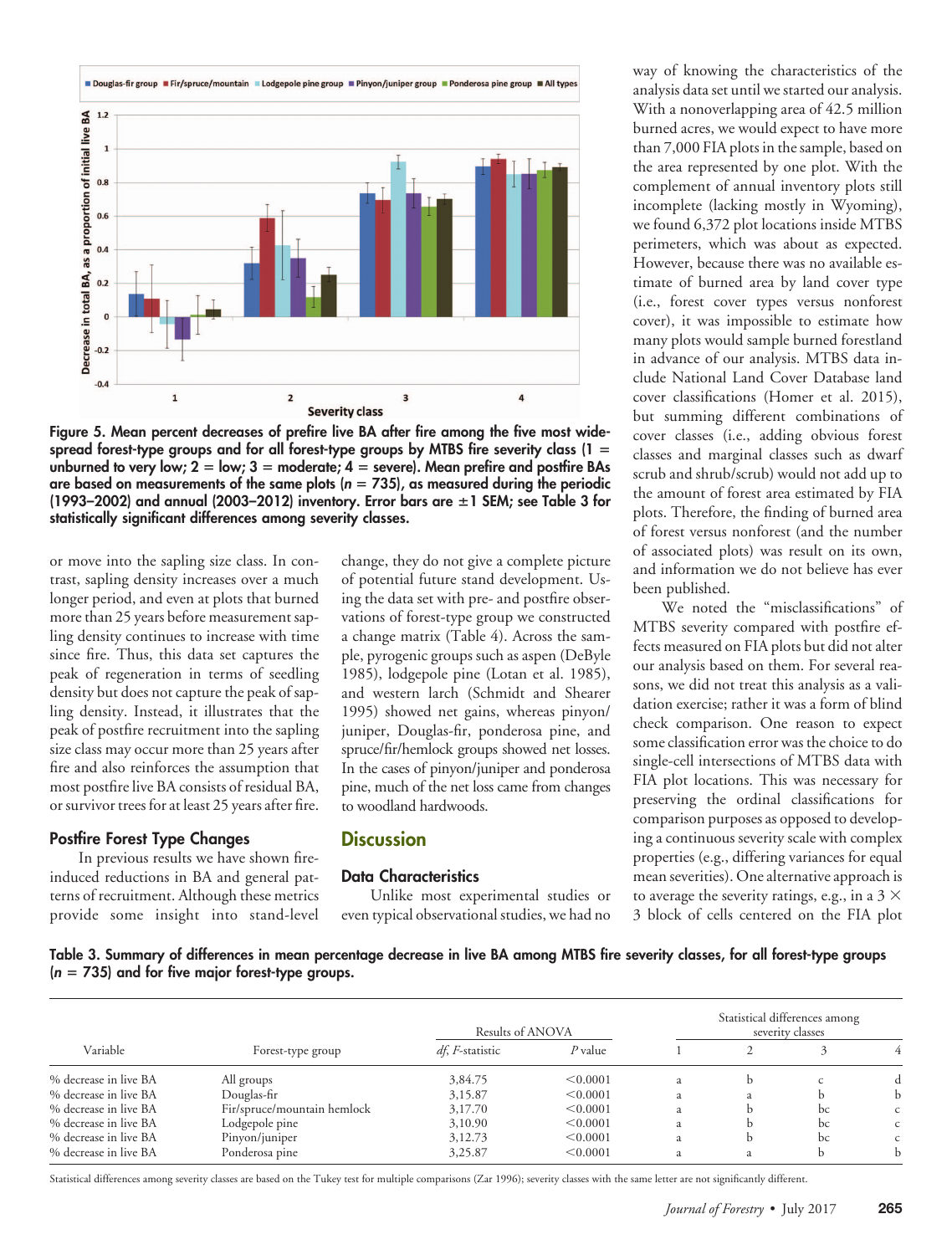

**Figure 6. Chronosequence of mean live and dead BAs for prefire (***n* - **859 plots) and postfire (***n* - **2,360 plots) plots, with data from postfire plots shown by 5-year postfire intervals. Error bars are 1 SEM.**



Figure 7. Chronosequence of mean sapling and seedling density for prefire (*n* = 859 plots) **and postfire (***n* - **2,360 plots) plots, with data from postfire plots shown by 5-year postfire intervals. Error bars are 1 SEM.**

location. This would have required analysis of all 30 annual severity data sets, which was beyond the scope of this project. Another alternative, suggested by C.A. Kolden (pers. comm., Sept. 25, 2015), is to drop MTBS severity classes in favor of using the burn ratio data used to derive severity classes. This approach has the advantage of relating two sets of continuous variables (i.e., burn ratios and computed FIA variables). Both approaches merit future investigations and are currently in development.

At full implementation, annual FIA data provide a spatially and temporally balanced sample of forestland. However, although annual inventory was started in 2000 in the Interior West, annual inventory implementation was phased in from 2000 to 2011. In fact, 2014 was the first year that the annual sample was spatially balanced across all eight Interior West states. At this time, seven of the eight states have entered a cycle of annual inventory remeasurement. As a result, although the patchy history of FIA inventory in the Interior West has imposed limitations on the current analysis, future analyses have potential to be much more straightforward and informative.

#### **Effects of Prefire Conditions on Severity and Postfire Residuals, Regeneration, and Forest Type Change**

Our analysis examines the effect of stand density and forest type on fire, and the effects of fire severity on stand residual structure, composition, and regeneration. The purpose of these analyses was not specific hypothesis testing. Rather it was an exploration of the potential usefulness of the combination of two large, geographically comprehensive data sets.

Our analysis of the effect of prefire BA on fire severity showed that fire in higherdensity stands tended to result in higher severity classifications, whereas there was poor separation between adjacent classes and no difference at all between the two lowest classes. Although this might be an indication of a threshold effect, we must also consider the part of our analysis that showed relatively poor separation of severity classification in the BA change ranking analysis (Figure 4). Perhaps improvements in severity classification procedures can result in better alignment of MTBS severity classes and plot-based observations of change, thereby providing greater separation of change among severity classes.

In contrast to the generalized approach of looking at all burned plots in aggregate, stratification of data by prefire forest-type groups revealed differences across the range of MTBS severity classes (Figure 5). Interestingly, within the highest two severity classes the amount of BA change as a proportion of prefire BA was very similar among the major forest-type groups. The exception to this pattern was for lodgepole pine, which experienced similar rates of mortality in the moderate and severe MTBS classes. This raises the question of whether the data reflect a tendency for lodgepole pine stands to be similarly affected across a range of fire severity or whether MTBS procedures do not adequately separate areas of moderate and high severity in lodgepole pine stands. On the surface that question would seem to be circular because severity classification is based on spectral signature change, but there may be other factors that make lodgepole pine the exception among the types we analyzed. Given that the other four types show relatively clear separation between the proportional BA change in moderate and severe classes, the lack of a difference in lodgepole pine merits a closer look. Within the two lowest severity classes, the differences among forest types appear greater, but there are few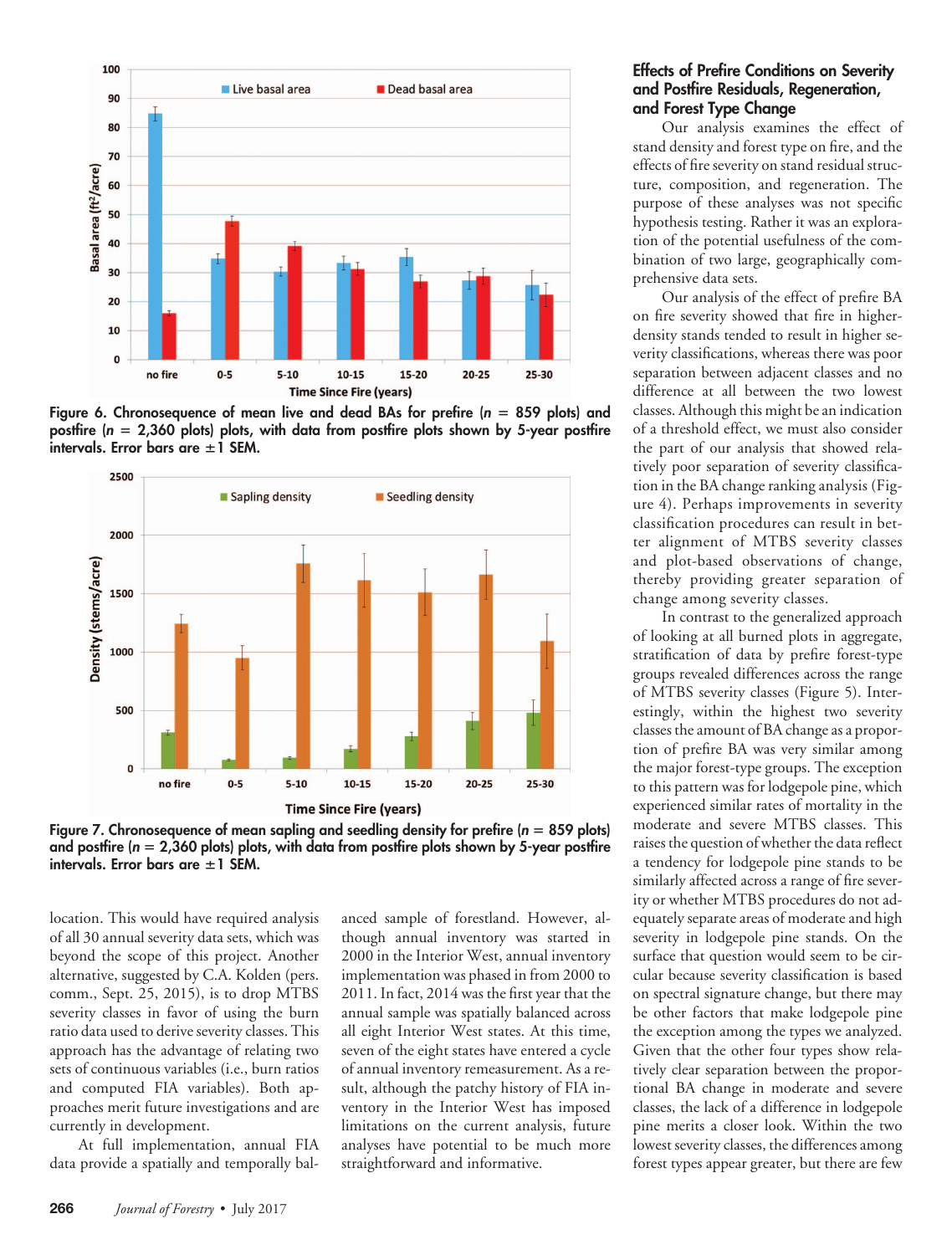Table 4. Prefire/postfire forest-type group change matrix (*n = 7*35 plots).

|                                   | Postfire forest-type group |             |                                |                   |                            |                    |                   |                  |                       |  |
|-----------------------------------|----------------------------|-------------|--------------------------------|-------------------|----------------------------|--------------------|-------------------|------------------|-----------------------|--|
| Prefire forest-type group $(n)$   | Aspen/birch                | Douglas-fir | Fir/spruce/mountain<br>hemlock | Lodgepole<br>pine | Other western<br>softwoods | Pinyon/<br>juniper | Ponderosa<br>pine | Western<br>larch | Woodland<br>hardwoods |  |
| Aspen/birch (12)                  |                            |             |                                |                   |                            |                    |                   |                  |                       |  |
| Douglas-fir (148)                 |                            | 101         |                                |                   |                            |                    |                   |                  |                       |  |
| Fir/spruce/mountain hemlock (113) | 13                         | 10          | 54                             | 30                |                            |                    |                   |                  |                       |  |
| Lodgepole pine (57)               |                            |             |                                | 49                |                            |                    |                   |                  |                       |  |
| Other western softwoods (20)      |                            |             |                                |                   |                            |                    |                   |                  |                       |  |
| Pinyon/juniper (145)              |                            |             |                                |                   |                            | 92                 |                   |                  | 36                    |  |
| Ponderosa pine (172)              |                            | δ           |                                |                   |                            | 20                 | 108               |                  | 33                    |  |
| Western larch (5)                 |                            |             |                                |                   |                            |                    |                   |                  |                       |  |
| Woodland hardwoods (63)           |                            |             |                                |                   |                            |                    |                   |                  | 51                    |  |
| Total (gain/loss)                 | $35 (+23)$                 | $128(-20)$  | $73(-40)$                      | $92 (+35)$        | $9(-11)$                   | $123(-22)$         | $131(-41)$        | $9 (+ 5)$        | $132 (+69)$           |  |

Some minor forest-type groups have been omitted, so prefire and postfire totals do not match.

cases for which the differences are significant. However, for each forest type, the differences in the proportional changes between the unburned/low and low classes tended to be significant. This result suggests that some of the misclassifications found in the ranked change analysis may be related to certain forest types.

Our analysis of postfire BA shows that total mortality occurs on a minority of burned forest acres. This is somewhat expected, because even in the large and severe fires of recent years, there is a mixture of fire effects. What is not well known, however, is how the proportions of severity class have been changing over time. The currently available approach is to rely on MTBS classifications (e.g., Dillon et al. 2011), but this methodology carries forward any MTBS classification errors. There are open questions regarding the limitations inherent in MTBS classifications (Kolden et al. 2015). FIA data can serve as a consistent source of ground-truth information and will characterize fire effects in greater detail than is possible using spectral signatures.

For example, our analysis characterizes the distribution of postfire residual BA of both the live and standing dead stand components. Based on seedling and stand origin records associated with these conditions, about half of the area classified as severe appears to be regenerating naturally. This is likely to be a conservative estimate because errors of commission in seedling counts are rare, but it is common to have regeneration recorded in crew notes when none is tallied on the microplots. The regeneration status of such plots will only be determined as remeasurement progresses and seedlings cross the size threshold (5 in. dbh/drc) to be captured on the subplots. In the majority of burned forest area, a live tree component, frequently accounting for substantial BA, remains after fire and appears to persist. This suggests that the residual component has the opportunity to contribute to understory reinitiation (Oliver 1981) in a large fraction of burned forest. Our generalized view of stand dynamics after fire shows that this is occurring, with the expected postfire increase of seedling-sized trees occurring up to  $10-20$ years after fire, and subsequent graduation into the sapling size class, which peaks at least 25 years after fire. The next cycle of measurements will provide valuable information on the trajectories of stands burned during the past 30 years, which may include regeneration failures in addition to the documented successes. These detailed observations are important in the context of severity classification, because one of the major concerns about large areas of severely burned forestland is the extent to which they will adequately regenerate. The systematic sample provided by FIA provides a framework for monitoring regeneration success.

Beyond the simple issue of recording regeneration, a major goal of the FIA program is to capture changes in the makeup of future forests. From an ecological perspective, the story is complex: high-severity fires in forest types such as lodgepole pine and aspen tend to favor these types (DeByle 1985, Lotan et al. 1985), whereas in pinyon/ juniper and spruce-fir, high-severity fire generally favors earlier successional states. We found evidence of this using the limited set of remeasured plots from which a foresttype group change matrix was derived (Table 4). Across the sample, pyrogenic species such as aspen (DeByle 1985), lodgepole pine (Lotan et al. 1985), and western larch (Schmidt and Shearer 1995) showed net

gains, whereas pinyon/juniper, Douglas-fir, ponderosa pine, and spruce/fir/hemlock groups showed net losses. In the cases of pinyon/juniper and ponderosa pine, much of the net loss came from changes to woodland hardwoods. This might be expected because these types tend to include a component of species that sprout after fire, such as Gambel oak (*Quercus gambelii* Nutt.) (Harper et al. 1985). In these cases, the sprouting species could account for the majority of the live component for many years after severe fire and would be recognized by field crews as the dominant species. Over all types, more than onethird of stands sampled before fire changed type after fire. What has yet to be assessed is whether these changes are expected as parts of successional cycles, or if some are state changes that are possibly related to fire severity and other factors, such as climate. Again, the increasing body of data provided by continuous monitoring will allow many of these questions to be answered.

Although this analysis has produced interesting and perhaps encouraging results with respect to future forests, we caution that this is a preliminary analysis, given the limited set of remeasurement plots available. Fortunately, as of the 2015 field season, seven of the eight Interior West states will be in a remeasurement cycle, so remeasurement data will accumulate rapidly. In the Interior West states, remeasurement will occur at the rate of approximately 3,000 forested conditions per year, with about one-third of those occurring in areas that have burned within the past 25 years. Equally important are the two-thirds of plots in the yet-unburned portion of Interior West forests, because they will serve as an unburned baseline for future fires. As burned area accumulates in the future, this baseline will allow further analysis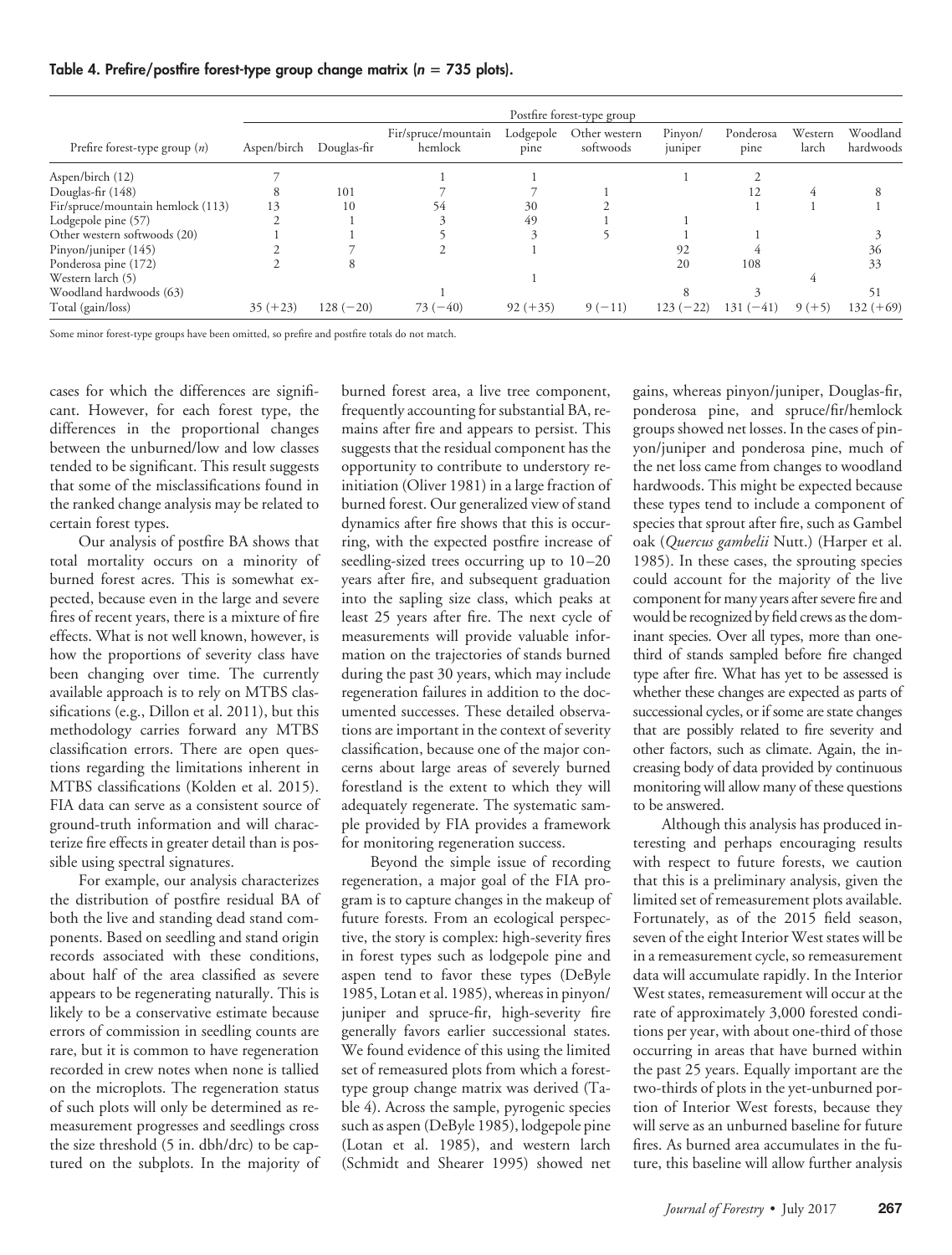of postfire conditions in the context of prefire conditions, providing direction for future management.

These analyses were done at a large regional scale, so there is much opportunity for dissection of the results at smaller scales. In addition, we expect that the use of ancillary variables (e.g., stand density, composition, vertical structure, understory and dead woody fuel loadings, and climate data) could further inform some of our analyses, such as the effects of predisposing conditions on fire severity. Although many of these characteristics have been examined in other studies, FIA's continuous monitoring allows analysis and inference to population scales. Despite the fact that much remains unknown, our widespread systematic sample allows some generalizations about fire effects in the Interior West states. Different forest types have different proportions of area in each fire severity class. These proportions can be referenced to existing studies on historic fire severity and can be used as baseline values for comparison in the future.

# **Literature Cited**

- ARNER, S.L., S. WOUDENBERG, S. WATERS, J. VIS-SAGE, C. MACLEAN, M. THOMPSON, AND M. HANSEN. 2001. *National algorithms for determining stocking class, stand size class, and forest type for Forest Inventory and Analysis plots.* Internal Rep. USDA Forest Service, Northeastern Research Station. Available online at [www.](http://www.fia.fs.fed.us/library/sampling/docs/supplement4_121704.pdf) [fia.fs.fed.us/library/sampling/docs/supplement4\\_](http://www.fia.fs.fed.us/library/sampling/docs/supplement4_121704.pdf) [121704.pdf;](http://www.fia.fs.fed.us/library/sampling/docs/supplement4_121704.pdf) last accessed Sept. 3, 2015.
- BECHTOLD, W.A., AND P.L. PATTERSON (EDS.). 2005. *The enhanced Forest Inventory and Analysis program—National sampling design and estimation procedures.* USDA Forest Service, Gen. Tech. Rep. SRS-80, Southern Research Station, Asheville, NC. 85 p. [https://www.](https://www.treesearch.fs.fed.us/pubs/20371) [treesearch.fs.fed.us/pubs/20371.](https://www.treesearch.fs.fed.us/pubs/20371)
- BURNS, R.M., AND B.H. HONKALA (TECH. CO-ORDS.). 1990a. *Silvics of North America, Vol. 1: Conifers*. USDA Forest Service, Agri. Handbk. 654, Washington, DC. 675 p.
- BURNS, R.M., AND B.H. HONKALA (TECH. CO-ORDS.). 1990b. *Silvics of North America, Vol. 2: Hardwoods*. USDA Forest Service, Agri. Handbk. 654, Washington, DC. 877 p.
- COHEN, S., AND D. MILLER. 1978. *The big burn: The Northwest's fire of 1910*. Pictorial Histories Publishing Co., Missoula, MT. 96 p.
- DEBYLE, N.V. 1985. The role of fire in aspen ecology. In *Proc.—Symposium and workshop on wilderness fire, 1983 November 15–18. Missoula, Montana*, Lotan, J.E., B.M. Kilgore, W.C. Fisher, and R.W. Mutch (tech. coords). USDA Forest Service, Gen. Tech. Rep. INT-182, Intermountain Forest and Range Experimental Station, Ogden, UT. 326 p.
- DILLON, G.K., Z.A. HOLDEN, P. MORGAN, M.A. CRIMMINS, E.K. HEYERDAHL, AND C.H. LUCE.

2011. Both topography and climate affected forest and woodland burn severity in two regions of the western US, 1984 to 2006. *Ecosphere* 2(12): art130. [doi:10.1890/ES11-00271.1.](http://dx.doi.org/10.1890/ES11-00271.1)

- EGAN, T. 2009. *The big burn: Teddy Roosevelt and the fire that saved America*. Houghton Mifflin Harcourt, Boston, MA. 324 p.
- EIDENSHINK, J., B. SCHWIND, K. BREWER, Z. ZHU, B. QUAYLE, AND S. HOWARD. 2007. A project for monitoring trends in burn severity. *Fire Ecol.* 3(1):3–21. [doi:10.4996/fireecology.](http://dx.doi.org/10.4996/fireecology.0301003) [0301003.](http://dx.doi.org/10.4996/fireecology.0301003)
- ENVIRONMENTAL SYSTEMS RESEARCH INSTITUTE. 2011. *ArcGIS desktop*, release 10.2.2. Environmental Systems Research Institute, Redlands,CA.
- FINCO, M., B. QUAYLE, Y. ZHANG, J. LECKER, K.A. MEGOWN, AND C.K. BREWER. 2012. Monitoring trends and burn severity (MTBS): Monitoring wildfire activity for the past quarter century using Landsat data. P. 222–228 in *Moving from status to trends: Forest Inventory and Analysis (FIA) symposium 2012, 2012 December 4–6, Baltimore, Maryland*, Morin, R.S., and G.C. Liknes (comps.). USDA Forest Service, Gen. Tech. Rep. NRS-P-105, Northern Research Station, Newtown Square, PA [CD-ROM]. [https://www.treesearch.fs.fed.us/](https://www.treesearch.fs.fed.us/pubs/42750) [pubs/42750.](https://www.treesearch.fs.fed.us/pubs/42750)
- GANEY, J.L., AND C. WITT. 2017. Changes in snag populations on National Forest System lands in Arizona, 1990s to 2000s. *J. For.* 115(2):103–111. [doi:10.5849/jof.2016-062.](https://doi.org/10.5849/jof.2016-062)
- GARBARINO, M., R. MARZANO, J.D. SHAW, AND J.N. LONG. 2015. Environmental drivers of deadwood dynamics in woodlands and forests. *Ecosphere* 6(3):art30. [doi:10.1890/ES14-00342.1.](http://dx.doi.org/10.1890/ES14-00342.1)
- GILLESPIE, A.J. 1999. Rationale for a national annual forest inventory program. *J. For.* 97(12):16 –20. [http://www.ingentaconnect.com/contentone/](http://www.ingentaconnect.com/contentone/saf/jof/1999/00000097/00000012/art00007) [saf/jof/1999/00000097/00000012/art00007.](http://www.ingentaconnect.com/contentone/saf/jof/1999/00000097/00000012/art00007)
- GOEKING, S.A. 2015. Disentangling forest change from forest inventory change: A case study from the US Interior West. *J. For.* 113(5):475– 483. [doi:10.5849/jof.14-088.](http://dx.doi.org/10.5849/jof.14-088)
- HARPER, K.T., F.J. WAGSTAFF, AND L.M. KUN-ZLER. 1985. *Biology management of the Gambel oak vegetative type: A literature review*. USDA Forest Service, Gen. Tech. Rep. INT-179, Intermountain Forest and Range Experiment Station, Ogden, UT. 31 p.
- HOMER, C.G., J.A. DEWITZ, L. YANG, S. JIN, P. DANIELSON, G. XIAN, J. COULSTON, N.D. HEROLD, J.D. WICKHAM, AND K. MEGOWN. 2015. Completion of the 2011 National Land Cover Database for the conterminous United States-Representing a decade of land cover change information. *Photogramm. Eng. Remote Sens.* 81(5):345–354. [doi:10.1016/S0099-1112](http://dx.doi.org/10.1016/S0099-1112(15)30100-2) [\(15\)30100-2.](http://dx.doi.org/10.1016/S0099-1112(15)30100-2)
- KOLDEN, C.A., A.M.S. SMITH, AND J.T. ABATZO-GLOU. 2015. Limitations and utilisation of Monitoring Trends in Burn Severity products for assessing wildfire severity in the USA.*Int. J. Wildl. Fire* 24(7):1023–1028. [doi:10.1071/](http://dx.doi.org/10.1071/WF15082) [WF15082.](http://dx.doi.org/10.1071/WF15082)
- LAUGHLIN, D.C., J.D. BAKKER, M.T. STODDARD, M.L. DANIELS, J.D. SPRINGER, C.N. GILDAR, A.M. GREEN, AND W.W. COVINGTON. 2004. Toward reference conditions: Wildlife effects

on flora in an old-growth ponderosa pine forest. *For. Ecol. Manage.* 199(1):137–152. [doi:](http://dx.doi.org/10.1016/j.foreco.2004.05.034) [10.1016/j.foreco.2004.05.034.](http://dx.doi.org/10.1016/j.foreco.2004.05.034)

- LOTAN, J.E., J.K. BROWN, AND L.F. NEUEN-SCHWANDER. 1985. Role of fire in lodgepole pine forests. P. 133–152 in *Lodgepole pine: The species and its management—Symposium proceeding*, Baumgartner, D.M., R.G. Krebill, J.T. Arnott, and G.F. Weetman. (comps. and eds.). Washington State University, Pullman, WA. 381 p.
- LUTES, D.C., N.C. BENSON, M. KEIFER, J.F. CAR-ATTI, AND S.A. STREETMAN. 2009. FFI: A software tool for ecological monitoring.*Int. J. Wildl. Fire* 18(3):310 –314. [doi:10.1071/WF08083.](http://dx.doi.org/10.1071/WF08083)
- LUTES, D.C., R.E. KEANE, J.F. CARATTI, C.H. KEY, N.C. BENSON, S. SUTHERLAND, AND L.J. GANGI. 2006. *FIREMON: Fire effects monitoring and inventory system.* USDA Forest Service, Gen. Tech. Rep. RMRS-GTR-164-CD, Rocky Mountain Research Station, Fort Collins, CO [CD-ROM]. [https://www.treesearch.fs.fed.](https://www.treesearch.fs.fed.us/pubs/24042) [us/pubs/24042.](https://www.treesearch.fs.fed.us/pubs/24042)
- MELVIN, M.A. 2015. *2015 National prescribed fire use survey report.* Tech. Rep. 02-15, Coalition of Prescribed Fire Councils, Inc. 17 p. Available online at [https://docs.google.com/a/](https://docs.google.com/a/prescribedfire.net/viewer?a=v&pid=sites&srcid=cHJlc2NyaWJlZGZpcmUubmV0fGNvYWxpdGlvbi1vZi1wcmVzY3JpYmVkLWZpcmUtY291bmNpbHN8Z3g6NWY5NTQ5ZDg3ODVmYTBhMw) [prescribedfire.net/viewer?a](https://docs.google.com/a/prescribedfire.net/viewer?a=v&pid=sites&srcid=cHJlc2NyaWJlZGZpcmUubmV0fGNvYWxpdGlvbi1vZi1wcmVzY3JpYmVkLWZpcmUtY291bmNpbHN8Z3g6NWY5NTQ5ZDg3ODVmYTBhMw)=v&pid=sites& srcid-[cHJlc2NyaWJlZGZpcmUubmV0fGN](https://docs.google.com/a/prescribedfire.net/viewer?a=v&pid=sites&srcid=cHJlc2NyaWJlZGZpcmUubmV0fGNvYWxpdGlvbi1vZi1wcmVzY3JpYmVkLWZpcmUtY291bmNpbHN8Z3g6NWY5NTQ5ZDg3ODVmYTBhMw) [vYWxpdGlvbi1vZi1wcmVzY3JpYmVkLWZ](https://docs.google.com/a/prescribedfire.net/viewer?a=v&pid=sites&srcid=cHJlc2NyaWJlZGZpcmUubmV0fGNvYWxpdGlvbi1vZi1wcmVzY3JpYmVkLWZpcmUtY291bmNpbHN8Z3g6NWY5NTQ5ZDg3ODVmYTBhMw) [pcmUtY291bmNpbHN8Z3g6NWY5NTQ5](https://docs.google.com/a/prescribedfire.net/viewer?a=v&pid=sites&srcid=cHJlc2NyaWJlZGZpcmUubmV0fGNvYWxpdGlvbi1vZi1wcmVzY3JpYmVkLWZpcmUtY291bmNpbHN8Z3g6NWY5NTQ5ZDg3ODVmYTBhMw) [ZDg3ODVmYTBhMw.](https://docs.google.com/a/prescribedfire.net/viewer?a=v&pid=sites&srcid=cHJlc2NyaWJlZGZpcmUubmV0fGNvYWxpdGlvbi1vZi1wcmVzY3JpYmVkLWZpcmUtY291bmNpbHN8Z3g6NWY5NTQ5ZDg3ODVmYTBhMw)
- MONITORING TRENDS IN BURN SEVERITY. 2014. *Monitoring Trends in Burn Severity (MTBS) Data access: National MTBS1taset* (data release: April 2014). MTBS Project, USDA Forest Service/US Geological Survey. Available online at [www.mtbs.gov/data/individualfire](http://www.mtbs.gov/data/individualfiredata.html) [data.html;](http://www.mtbs.gov/data/individualfiredata.html) last accessed Sept. 3, 2015.
- O'CONNELL, B.M., E.B. LAPOINT, J.A. TURNER, T. RIDLEY, S.A. PUGH, A.M. WILSON, K.L. WADDELL, AND B.L. CONKLING. 2015. *The Forest Inventory and Analysis database: Database description and user guide version 6.0.2 for phase 2.* Available online at [www.fia.fs.fed.us/](http://www.fia.fs.fed.us/library/database-documentation/current/ver60/FIADB%20User%20Guide%20P2_6-0-2_final-opt.pdf) [library/database-documentation/current/](http://www.fia.fs.fed.us/library/database-documentation/current/ver60/FIADB%20User%20Guide%20P2_6-0-2_final-opt.pdf) [ver60/FIADB%20User%20Guide%20P2\\_6-](http://www.fia.fs.fed.us/library/database-documentation/current/ver60/FIADB%20User%20Guide%20P2_6-0-2_final-opt.pdf) [0-2\\_final-opt.pdf;](http://www.fia.fs.fed.us/library/database-documentation/current/ver60/FIADB%20User%20Guide%20P2_6-0-2_final-opt.pdf) last accessed Aug. 30, 2015.
- OLIVER, C.D. 1981. Forest development in North America following major disturbances. *For. Ecol. Manage.* 3:153–168. [doi:10.1016/](http://dx.doi.org/10.1016/0378-1127(80)90013-4) [0378-1127\(80\)90013-4.](http://dx.doi.org/10.1016/0378-1127(80)90013-4)
- PYNE, S.J. 2008. *Year of the fires: The story of the great fires of 1910*, rev. ed. Mountain Press Publishing Company, Missoula, MT. 320 p.
- REINHARDT, E.D., R.E. KEANE, D.E. CALKIN, AND J.D. COHEN. 2008. Objectives and considerations for wildland fuel treatment in forested ecosystems of the interior western United States. *For. Ecol. Manage.* 256(12):1997–2006. [doi:](http://dx.doi.org/10.1016/j.foreco.2008.09.016) [10.1016/j.foreco.2008.09.016.](http://dx.doi.org/10.1016/j.foreco.2008.09.016)
- SAS INSTITUTE, INC. 2009. *Base SAS 9.2 procedures guide*. SAS Institute, Inc., Cary, NC. 1705 p.
- SCHMIDT, W.C., AND; R.C. SHEARER. 1995. *Larix occidentalis*: A pioneer of the North American West. P. 33–37 in *Ecology and management of Larix forests: A look ahead: Proc. of an international symposium, 1992 October 5–9; Whitefish, Montana*. USDA Forest Service, Gen. Tech.